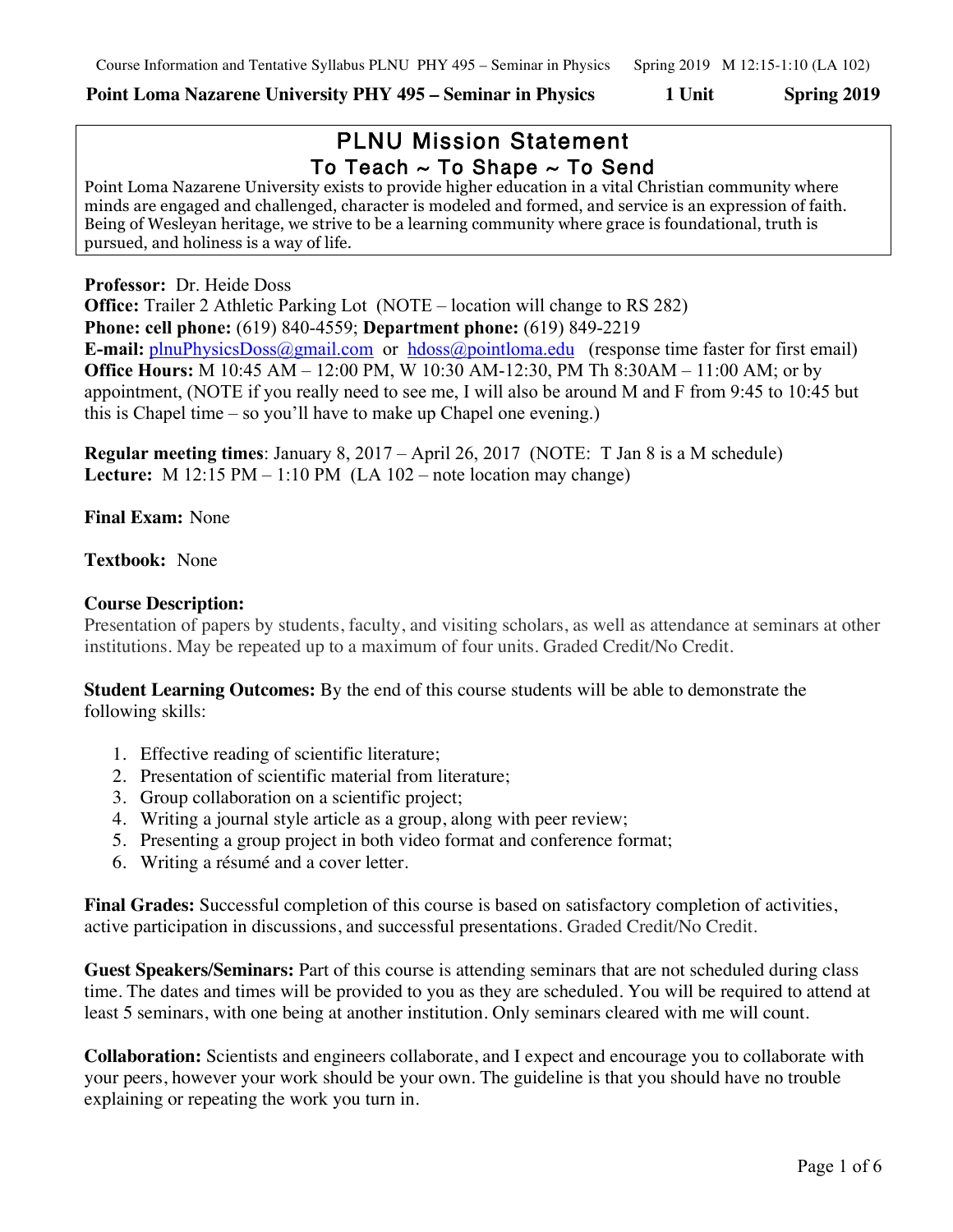Course Information and Tentative Syllabus PLNU PHY 495 – Seminar in Physics Spring 2019 M 12:15-1:10 (LA 102)

Late Work: Late work will not be accepted unless there is a documented emergency. Assignments are due as noted on the syllabus, in class, and on Canvas. Incompletes are only assigned in extremely unusual circumstances.

**Final Exam:** There is no final exam for this course.

**Course Grade:** The points you receive during the course are weighted accordingly, and the grade you earn in this course is based on the scale that follows.

| Component                  | Weight |
|----------------------------|--------|
| Participation              | 20%    |
| <b>Writing Assignments</b> | 25%    |
| Presentations              | 25%    |
| Projects/Video             | 15%    |
| Seminars                   | 15%    |

| Credit                                          | <b>No Credit</b>           |
|-------------------------------------------------|----------------------------|
| Total weighted   Total weighted<br>score $> 70$ | score $\langle 70 \rangle$ |

#### **Department Mission:**

The Physics and Engineering Department at PLNU provides strong programs of study in the fields of Physics and Engineering. Our students are well prepared for graduate studies and careers in scientific and engineering fields. We emphasize a collaborative learning environment, which allows students to thrive academically, build personal confidence, and develop interpersonal skills. We provide a Christian environment for students to learn values and judgment, and pursue integration of modern scientific knowledge and Christian faith.

### **PLNU Attendance and Participation Policy:**

Attendance is expected at each class session. In the event of an absence you are responsible for the material covered in class and the assignments given that day.

Regular and punctual attendance at all classes is considered essential to optimum academic achievement. If the student is absent from more than 10 percent of class meetings, the faculty member can file a written report, which may result in de-enrollment. If the absences exceed 20 percent, the student may be deenrolled without notice until the university drop date or, after that date, receive the appropriate grade for their work and participation. See

http://catalog.pointloma.edu/content.php?catoid=24&navoid=1581#Class\_Attendance in the Undergraduate Academic Catalog.

#### **Class Enrollment:**

It is the student's responsibility to maintain his/her class schedule. Should the need arise to drop this course (personal emergencies, poor performance, etc.), the student has the responsibility to follow through (provided the drop date meets the stated calendar deadline established by the university), not the instructor. Simply ceasing to attend this course or failing to follow through to arrange for a change of registration (drop/add) may easily result in a grade of F on the official transcript.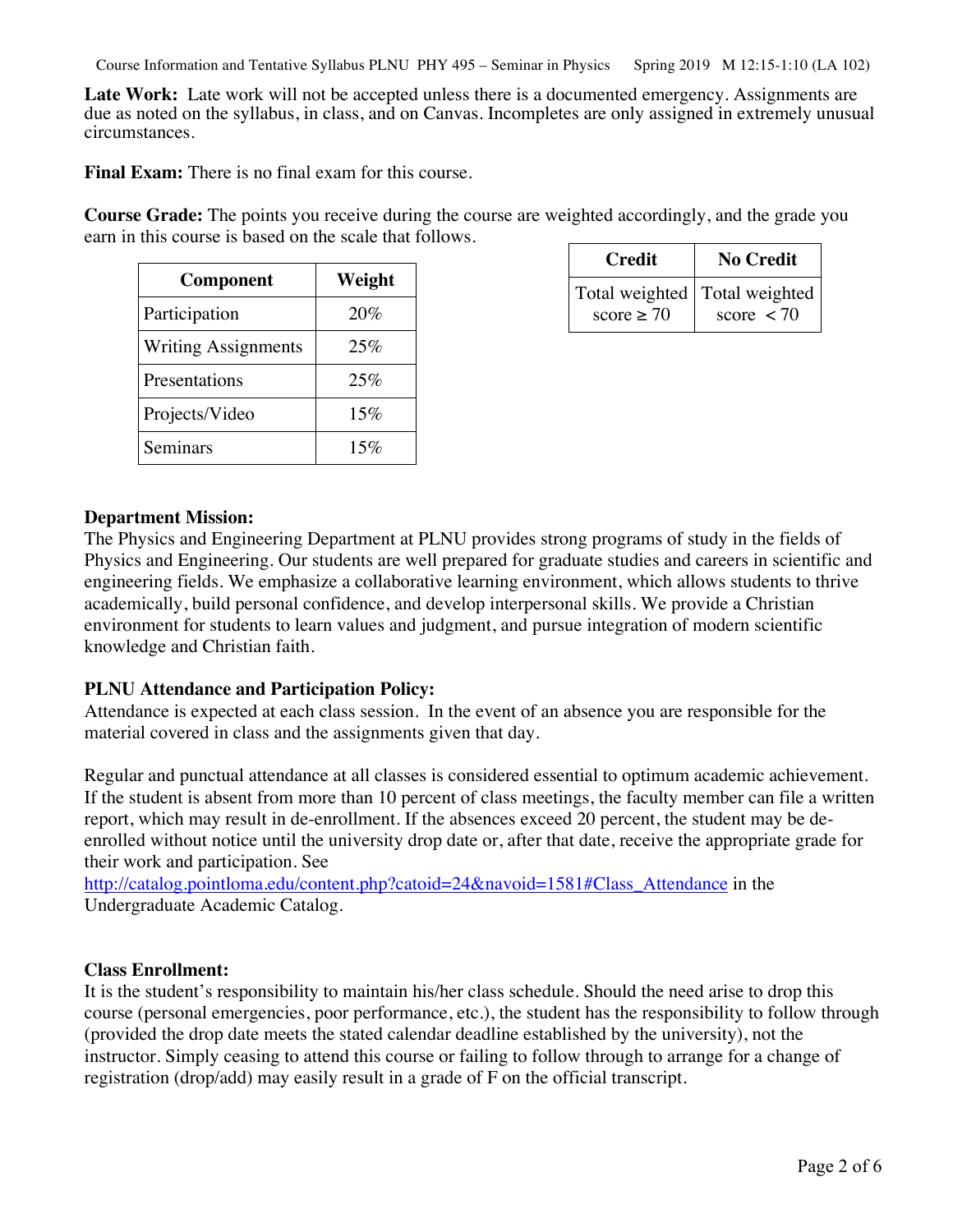Course Information and Tentative Syllabus PLNU PHY 495 – Seminar in Physics Spring 2019 M 12:15-1:10 (LA 102)

### **Academic Accommodations:**

While all students are expected to meet the minimum standards for completion of this course as established by the instructor, students with disabilities may require academic adjustments, modifications or auxiliary aids/services. At Point Loma Nazarene University (PLNU), these students are requested to register with the Disability Resource Center (DRC), located in the Bond Academic Center. (DRC@pointloma.edu or 619-849-2486). The DRC's policies and procedures for assisting such students in the development of an appropriate academic adjustment plan (AP) allows PLNU to comply with Section 504 of the Rehabilitation Act and the Americans with Disabilities Act. Section 504 (a) prohibits discrimination against students with special needs and guarantees all qualified students equal access to and benefits of PLNU programs and activities. After the student files the required documentation, the DRC, in conjunction with the student, will develop an AP to meet that student's specific learning needs. The DRC will thereafter email the student's AP to all faculty who teach courses in which the student is enrolled each semester. The AP must be implemented in all such courses.

If students do not wish to avail themselves of some or all of the elements of their AP in a particular course, it is the responsibility of those students to notify their professor in that course. PLNU highly recommends that DRC students speak with their professors during the first two weeks of each semester about the applicability of their AP in that particular course and/or if they do not desire to take advantage of some or all of the elements of their AP in that course.

# **Credit Hour:**

In the interest of providing sufficient time to accomplish the stated course learning outcomes, this class meets the PLNU credit hour policy for any 1 unit class delivered over 15 weeks. Specific details about how the class meets the credit hour requirements can be provided upon request.

# **Copyright Protected Materials:**

Point Loma Nazarene University, as a non-profit educational institution, is entitled by law to use materials protected by the US Copyright Act for classroom education. Any use of those materials outside the class may violate the law.

# **PLNU Academic Honesty Policy:**

Students should demonstrate academic honesty by doing original work and by giving appropriate credit to the ideas of others. Academic dishonesty is the act of presenting information, ideas, and/or concepts as one's own when in reality they are the results of another person's creativity and effort. A faculty member who believes a situation involving academic dishonesty has been detected may assign a failing grade for that assignment or examination, or, depending on the seriousness of the offense, for the course. Faculty should follow and students may appeal using the procedure in the university Catalog. See http://catalog.pointloma.edu/content.php?catoid=24&navoid=1581#Academic\_Honesty for definitions of kinds of academic dishonesty and for further policy information.

**FERPA Policy:** In compliance with federal law, neither PLNU student ID nor social security number should be used in publicly posted grades or returned sets of assignments without student written permission. This class will meet the federal requirements by distributing grades and papers individually. Also, in compliance with FERPA, you will be the only person given information about your progress in this class unless you have designated others to receive it in the "Information Release" section of the student portal. See Policy Statements in the undergrad academic catalog.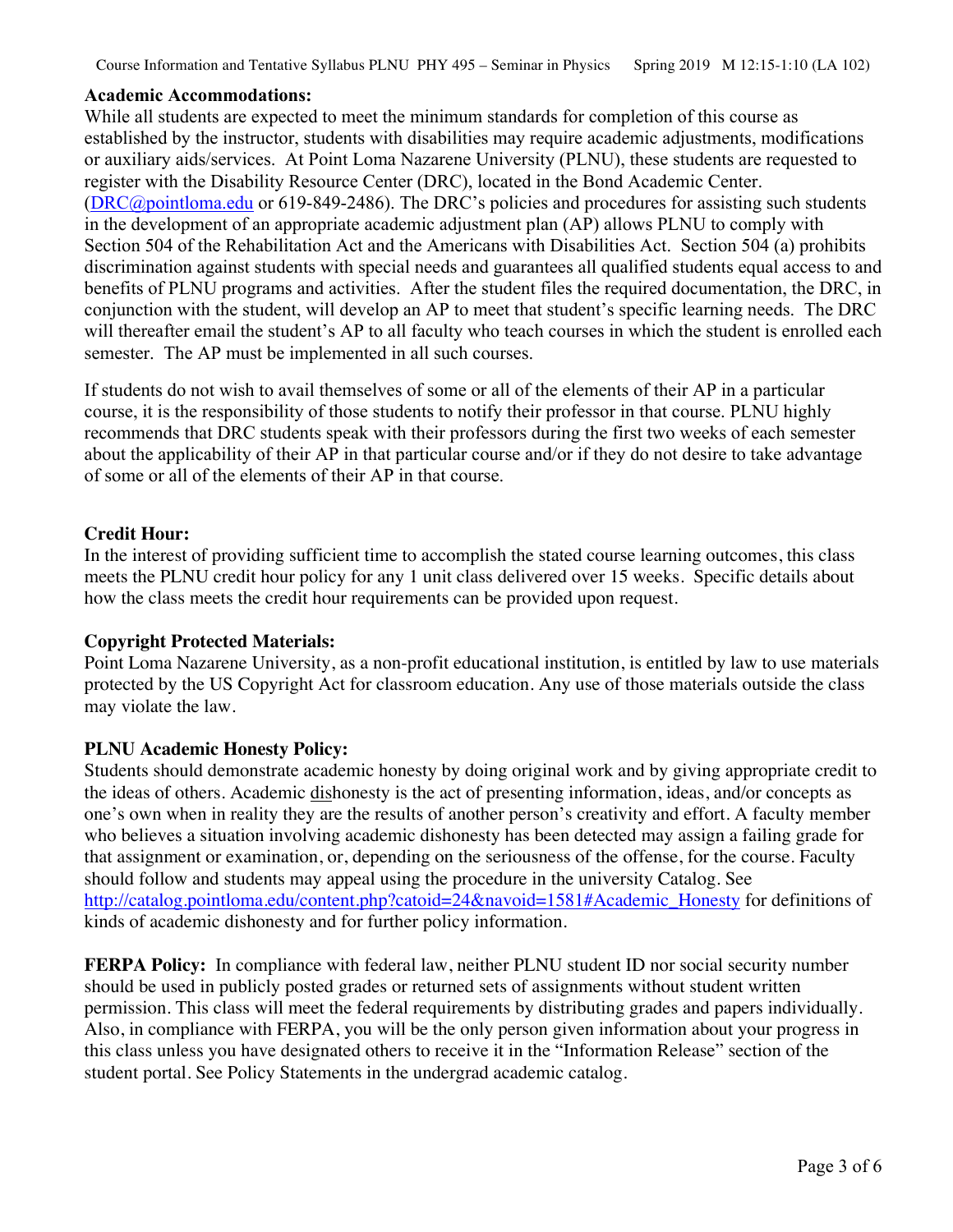# **Tentative Syllabus – subject to updates**

|  |  | The general rule is $\approx$ 3 hours outside of class per unit hour of class, each week. |  |
|--|--|-------------------------------------------------------------------------------------------|--|
|  |  | There will be seminars outside of class time that you are expected to attend.             |  |

| <b>Date</b>                          | <b>Topics and Readings (Assignments due)</b>                                                                                                                                                                                                                                        | <b>Assignments</b>                                                                                                                                                                                                                                                                                                                                |  |
|--------------------------------------|-------------------------------------------------------------------------------------------------------------------------------------------------------------------------------------------------------------------------------------------------------------------------------------|---------------------------------------------------------------------------------------------------------------------------------------------------------------------------------------------------------------------------------------------------------------------------------------------------------------------------------------------------|--|
| $1/8/19$ Tue<br>as a Mon<br>schedule | Course Overview<br>Science literature & presentations                                                                                                                                                                                                                               | Read one science article written for the general<br>public (e.g. in the news), and one for the<br>general scientist (e.g. in the front of Science).<br>Be ready to share and discuss next class.                                                                                                                                                  |  |
|                                      | Résumé [resume], and Cover Letter.<br><b>NOTE:</b> Every time in this syllabus that<br>you read: "email me a copy of the<br>article," this means email me at<br>minimum the title and journal, or a<br>link/pdf of the article at least 72 hours (3<br>days) before our next class. | Look for a scientific journal article to read in<br>an area you are interested in (email me a copy<br>of the article.) Be prepared to do give an<br>informal presentation to the class.<br>Look for a job, copy the job listing, create a<br>draft résumé and cover letter for the job.                                                           |  |
| $1/14/19$ M                          | (Turn in hard copies of job offer, draft<br>résumé (resume), and draft cover letter)<br>(Informal discussion of science article read)<br>Science literature & presentations                                                                                                         | Find and read a research article in an area<br>affiliated with the job you wrote a résumé and<br>cover letter for. Email me the info. Get ready<br>for a mock job interview presentation. Create a<br>3 to 4 minute power point presentation on the<br>article you selected. Dress for an interview.<br>finalize résumé and cover letter turn in. |  |
| $1/21/19$ M                          | <b>No Classes - Martin Luther King Day</b>                                                                                                                                                                                                                                          |                                                                                                                                                                                                                                                                                                                                                   |  |
| 1/28/19 M                            | (Turn in job add again with final resume<br>(résumé) and cover letter)                                                                                                                                                                                                              | Read a scientific research paper (email me the<br>article you choose).                                                                                                                                                                                                                                                                            |  |
|                                      | (about half the presentations of job related<br>science article – dress up for job interview<br>presentation)<br>Formal presentation/discussion of research<br>article related to the job you are applying                                                                          | Write an article for the general scientist and<br>another for the general public about the<br>science in the research article you read. Each<br>should be between 1 and 2 pages double<br>spaced times new roman font 1" margins name<br>in header or footer. Pick a good title.                                                                  |  |
|                                      | for.<br>Discussion of project. Project groups<br>formed.                                                                                                                                                                                                                            | Pick a project with your assigned group -<br>email me for approval of your project. As a<br>group write up a one page proposal. Be ready<br>to present your proposal (see canvas for<br>detailsyou'll need to have some details in<br>there).                                                                                                     |  |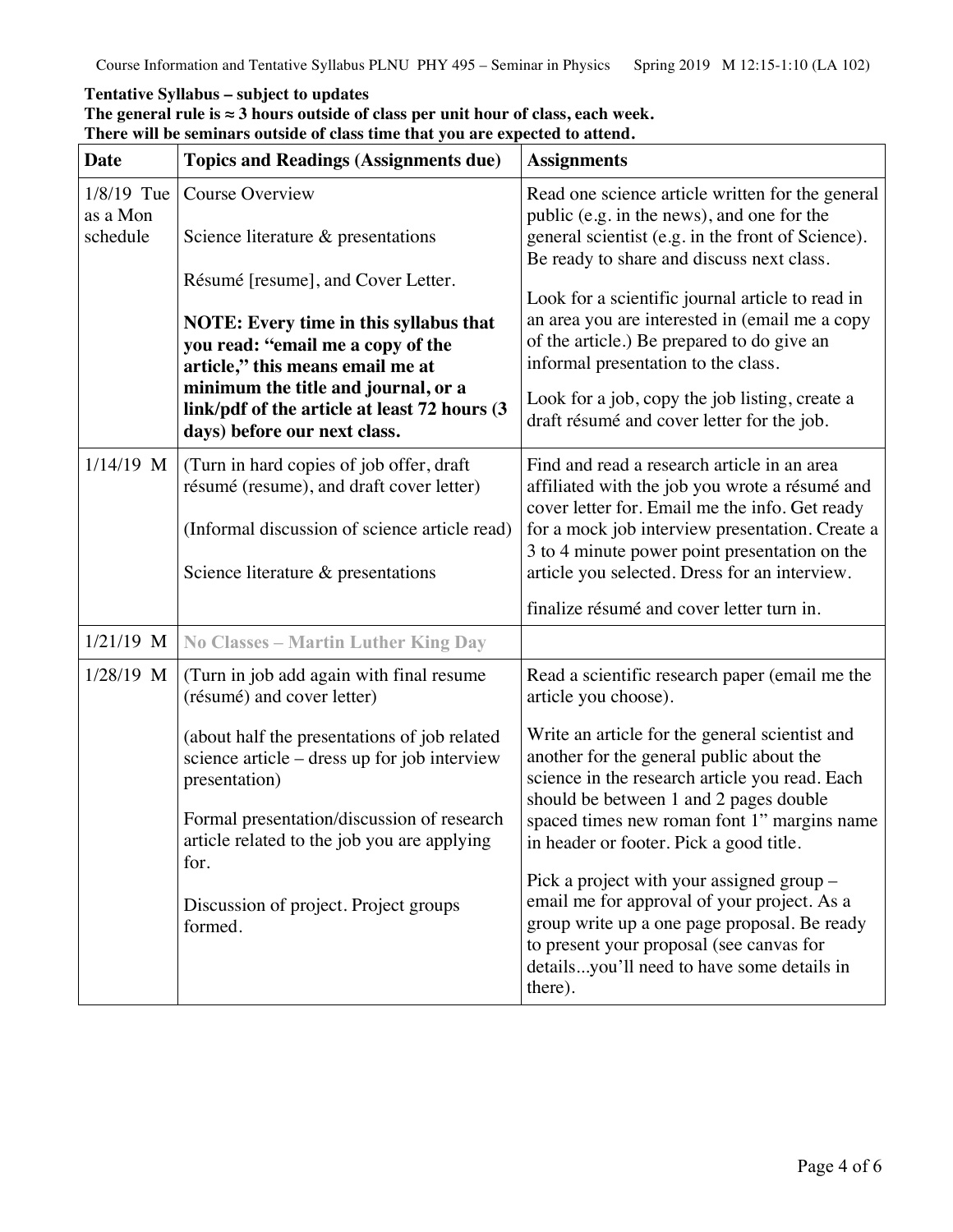| <b>Date</b> | <b>Topics and Readings</b>                                                                                                                                                                                                             | <b>Assignments</b>                                                                                                                                                                                                                                                                                                                                              |
|-------------|----------------------------------------------------------------------------------------------------------------------------------------------------------------------------------------------------------------------------------------|-----------------------------------------------------------------------------------------------------------------------------------------------------------------------------------------------------------------------------------------------------------------------------------------------------------------------------------------------------------------|
| 2/4/19 M    | (turn in articles: general scientist $\&$ general<br>public on the research article you read)<br>(turn in group written proposal)<br>Formal presentation/discussion of research<br>article related to the job you are applying<br>for. | Work on your project/ project presentation/<br>video/ project article. This will be written as a<br>research article. Pick your journal (from given<br>choices) and follow its format (see templates).<br>The introduction section is due next class<br>along with which journal format (where it<br>would b submitted if it truly were a research<br>article). |
|             | If time group presentations/discussion of<br>project proposal                                                                                                                                                                          | Read a science research article, be prepared to<br>share.                                                                                                                                                                                                                                                                                                       |
| 2/11/19 M   | (Group project turn in Intro section of your<br>"research" article)<br>Informal presentation/discussion of articles<br>read.                                                                                                           | Work on your project/ project presentation/<br>video/ project article. Materials and Methods<br>section and Supplementary section(s) due next<br>class.<br>Read a research article                                                                                                                                                                              |
| 2/18/19 M   | (Group Project turn in Materials & Methods<br>& Supplementary sections of your<br>"research" project article)                                                                                                                          | Work on your project/ project presentation/<br>video/ project article. Data and Analysis and of<br>"research" article due next class.                                                                                                                                                                                                                           |
|             | Discussion of peer review, journal articles,<br>conferences, ethics                                                                                                                                                                    | Read a research article prepare a 1-2 minute<br>presentation for the class                                                                                                                                                                                                                                                                                      |
| $2/25/19$ M | (Group Project turn in Data & Analysis<br>section, if needed add to Supplementary<br>section)                                                                                                                                          | Finalize your project articles (abstract, results,<br>conclusion) – you will need 4 printed copies of<br>your article for next class.                                                                                                                                                                                                                           |
|             | (1-2 minute presentation of research article)                                                                                                                                                                                          | Complete your video.                                                                                                                                                                                                                                                                                                                                            |
|             | Discussion of peer review, journal articles,<br>conferences, ethics                                                                                                                                                                    | Read anything about science this week                                                                                                                                                                                                                                                                                                                           |
| $3/5 - 3/8$ | No Classes - Spring Break                                                                                                                                                                                                              |                                                                                                                                                                                                                                                                                                                                                                 |
| $3/11/19$ M | (turn in completed article)                                                                                                                                                                                                            | Peer review assignments following review<br>template for journal submitted to.                                                                                                                                                                                                                                                                                  |
|             | Peer review<br>Quick what did you read about science                                                                                                                                                                                   | Group: prepare conference style presentations<br>of your project no more than 8 minutes, 2<br>minutes questioning.                                                                                                                                                                                                                                              |
|             | Revisiting interviews - interview questions                                                                                                                                                                                            | Finalize video and upload to canvas by 3/18)                                                                                                                                                                                                                                                                                                                    |